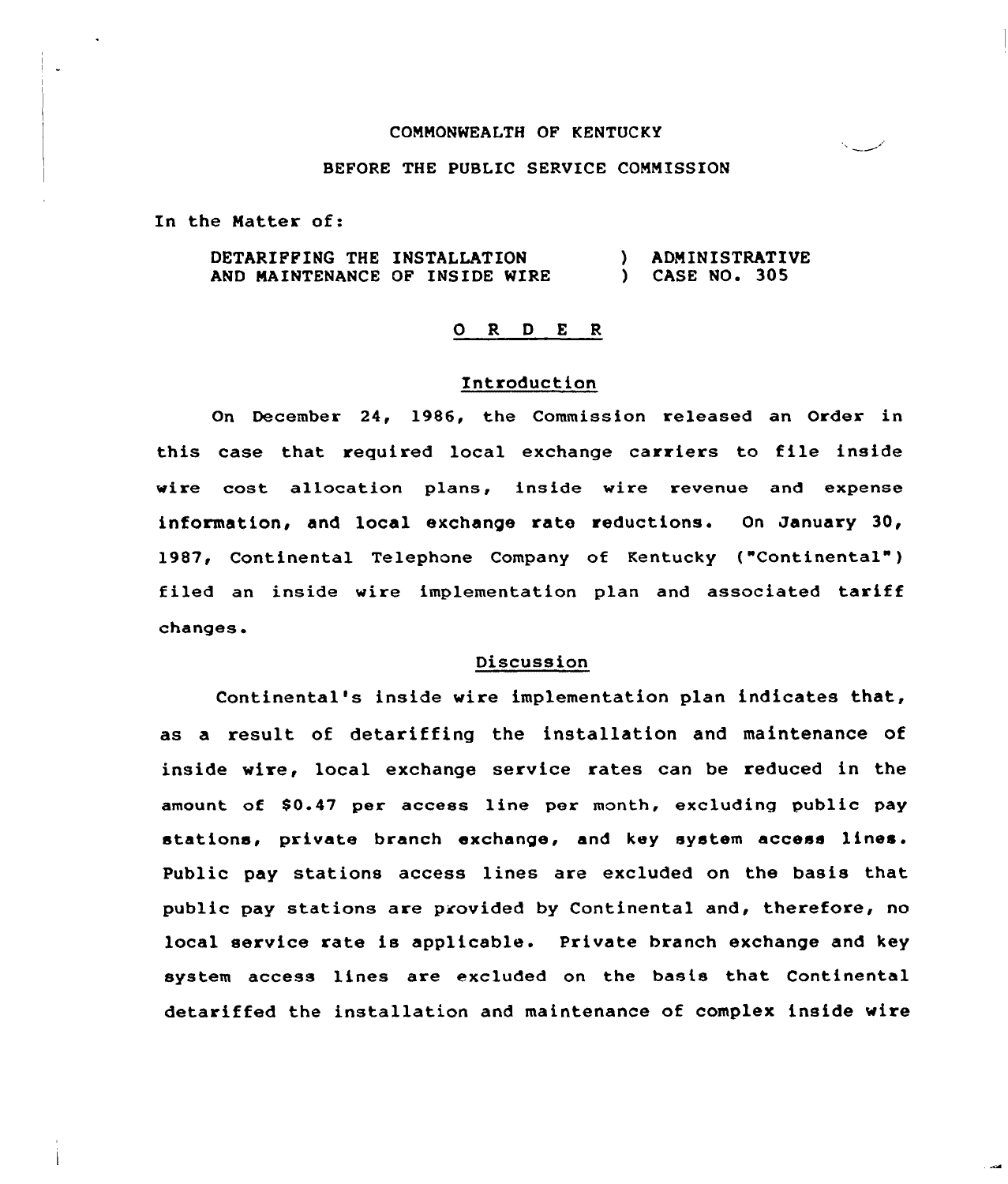on December 31, 1985, coincident with its detariffing of associated customer premises equipment.

In Common Carrier Docket No.  $86-111,$ <sup>1</sup> the Federal Communications Commission considered rules concerning cost allocation between the regulated and unregulated services provided by local exchange carriers and an Order on cost allocation was released on February 6, 1987. Also, the Commission has indicated in other Orders that it intends to open <sup>a</sup> cost allocation investigation in the near future. Therefore, in the opinion of the Commission, Continental's inside wire implementation plan and associated local exchange service rate reductions should be approved on an interim basis, pending the outcome of the Commission's cost allocation investigation.

Continental's inside wire implementation plan includes a detariffed inside wire maintenance plan, the details of which are unclear. The Commission has not taken any action on inside wire maintenance plans contained in inside wire implementation plans filed by other local exchange carriers and will not in the case of Continental, as inside wire maintenance services are detariffed. However, Continental is reminded that regulated services may not be disconnected for nonpayment of detariffed service charges.

<sup>1</sup> Separation of Costs of Regulated Telephone Service From Costs of Nonregulated Activities. Amendment of Part 31, the Uniform System of Accounts for Class <sup>A</sup> and Class B Telephone Companies, to Provide for Nonregulated Activities and to Provide for Transactions Between Telephone Companies and Their Affiliates.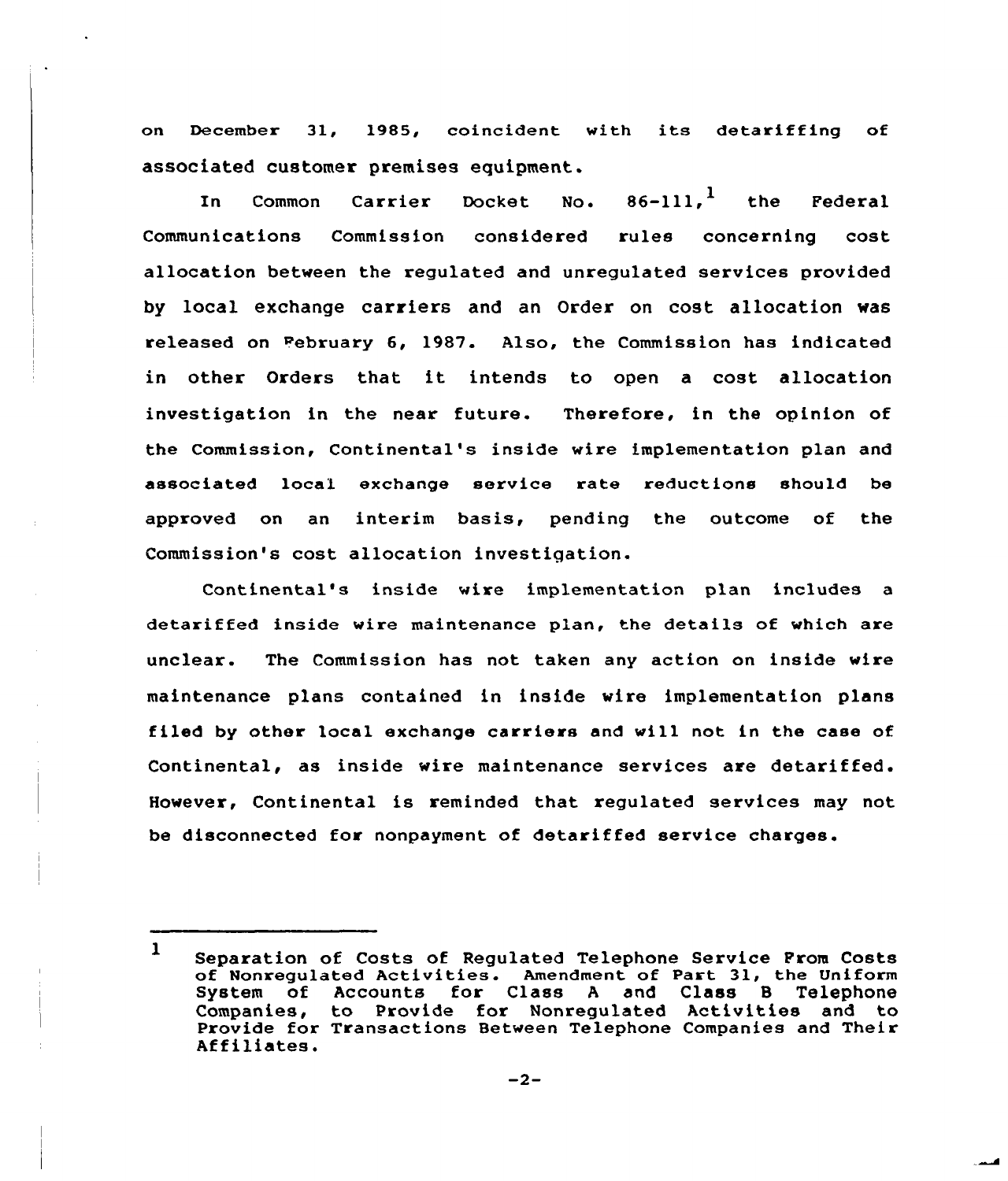Also, Continental proposed to make its local exchange service rate reductions effective on March 1, 1987, in all exchanges that it serves.

Continental acknowledges that the Commission contemplated local exchange service rate reductions effective January 1, 1987, in its Order of December 24, 1986. However, as reason for its proposed effective date, Continental indicates that it has provided inside wire maintenance services since January 1, 1987, at no charge to its customers, pending approval of its inside wire implementation plan and associated tariff changes. Moreover, any refund that the Commission might order retroactive to January 1, 1987, would be de minimus and could be outweighed by the costs associated with administering a refund operation. Therefore, in the opinion of the Commission, Continental's proposed effective date of March 1, 1987, should be approved.

## Findings and Orders

The Commission, having examined the evidence of record and being advised, is of the opinion and finds that:

1. Continental's local exchange service rates should be reduced in the amount of \$0.47 per access line per month, effective on March 1, 1987, on an interim basis, pending the outcome of the Commission's cost allocation investigation, excluding public pay station, private branch exchange, and key system access lines.

-3-